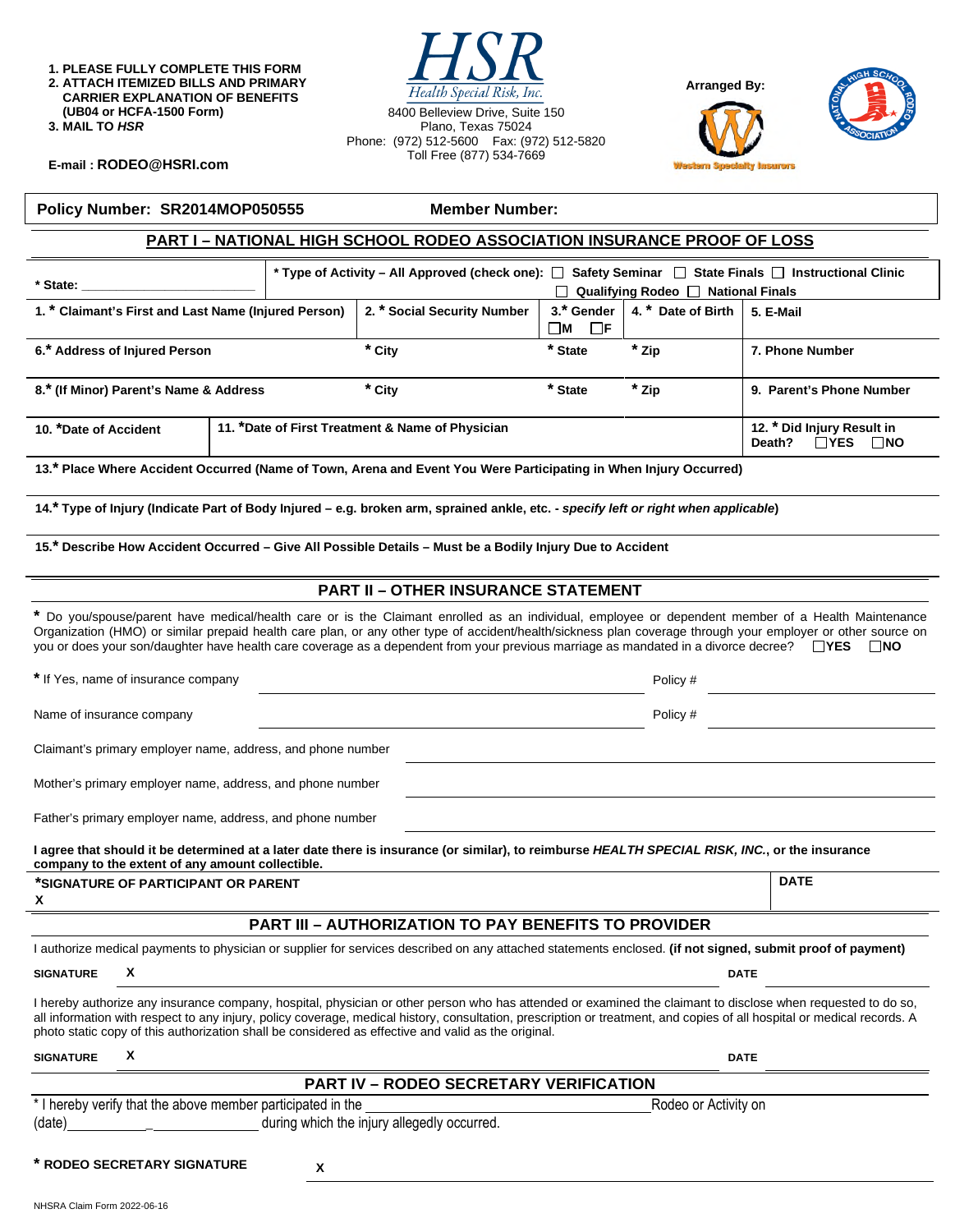### **FRAUD WARNING NOTICES**

Any person who knowingly presents a false of fraudulent claim for payment of loss or benefit or knowingly presents false information in an application for insurance is guilty of a crime and may be subject to fines and confinement in prison.

# **STATE SPECIFIC PROVISIONS**

| Alabama                                         | Any person who knowingly presents a false or fraudulent claim for payment of a loss or benefit or who knowingly presents false information in an application for<br>insurance is guilty of a crime and may be subject to restitution fines or confinement in prison, or any combination thereof.                                                                                                                                                                                                                                                                                                                                                                                                                                                                                                                 |
|-------------------------------------------------|------------------------------------------------------------------------------------------------------------------------------------------------------------------------------------------------------------------------------------------------------------------------------------------------------------------------------------------------------------------------------------------------------------------------------------------------------------------------------------------------------------------------------------------------------------------------------------------------------------------------------------------------------------------------------------------------------------------------------------------------------------------------------------------------------------------|
| Alaska                                          | A person who knowingly and with intent to injure, defraud, or deceive an insurance company files a claim containing false, incomplete, or misleading information<br>may be prosecuted under state law.                                                                                                                                                                                                                                                                                                                                                                                                                                                                                                                                                                                                           |
| Arizona                                         | For your protection Arizona law requires the following statement to appear on this form. Any person who knowingly presents a false or fraudulent claim for payment<br>of a loss is subject to criminal and civil penalties.                                                                                                                                                                                                                                                                                                                                                                                                                                                                                                                                                                                      |
| Arkansas<br>Louisiana                           | Any person who knowingly presents a false or fraudulent claim for payment of a loss or benefit or knowingly presents false information in an application for<br>insurance is guilty of a crime and may be subject to fines and confinement in prison.                                                                                                                                                                                                                                                                                                                                                                                                                                                                                                                                                            |
| California                                      | For your protection California law requires the following to appear on this form: Any person who knowingly presents false or fraudulent claim for the payment of a                                                                                                                                                                                                                                                                                                                                                                                                                                                                                                                                                                                                                                               |
| Colorado                                        | loss is guilty of a crime and may be subject to fines and confinement in state prison.<br>It is unlawful to knowingly provide false, incomplete, or misleading facts or information to an insurance company, for the purpose of defrauding or attempting to<br>defraud the company. Penalties may include imprisonment, fines, denial of insurance and civil damages. Any insurance company or agent of an insurance company<br>who knowingly provides false, incomplete, or misleading facts or information to a policyholder or claimant, for the purpose of defrauding or attempting to defraud<br>the policyholder or claimant, with regard to a settlement or award payable for insurance proceeds shall be reported to the Colorado Division of Insurance within the<br>Department of Regulatory Agencies. |
| Connecticut                                     | This form must be completed in its entirety. Any person who intentionally misrepresents or intentionally fails to disclose any material fact related to a claimed injury<br>may be guilty of a felony.                                                                                                                                                                                                                                                                                                                                                                                                                                                                                                                                                                                                           |
| <b>Delaware</b><br>Idaho                        | Any person who knowingly, and with intent to injure, defraud or deceive any insurer, files a statement of claim containing any false, incomplete or misleading<br>information is guilty of a felony.                                                                                                                                                                                                                                                                                                                                                                                                                                                                                                                                                                                                             |
| <b>District</b><br>of Columbia                  | WARNING: It is a crime to provide false or misleading information to an insurer, for the purpose of defrauding the insurer or any other person. Penalties include<br>imprisonment and/or fines. In addition, an insurer may deny insurance benefits if false information materially related to a claim was provided by the applicant.                                                                                                                                                                                                                                                                                                                                                                                                                                                                            |
| Florida                                         | Any person who knowingly and with intent to injure, defraud, or deceive any insurer files a statement of claim containing any false, incomplete, or misleading<br>information is guilty of a felony of the third degree.                                                                                                                                                                                                                                                                                                                                                                                                                                                                                                                                                                                         |
| Hawaii                                          | For your protection, Hawaii law requires you to be informed that presenting a fraudulent claim for payment of a loss or benefit is a crime punishable by fines or<br>imprisonment, or both.                                                                                                                                                                                                                                                                                                                                                                                                                                                                                                                                                                                                                      |
| Indiana                                         | A person who knowingly and with intent to defraud an insurer files a statement of claim containing any false, incomplete, or misleading information commits a<br>felony.                                                                                                                                                                                                                                                                                                                                                                                                                                                                                                                                                                                                                                         |
| Kentucky                                        | Any person who knowingly and with intent to defraud any insurance company or other person files a statement of claim containing any materially false information<br>or conceals, for the purpose of misleading, information concerning any fact material thereto commits a fraudulent insurance act, which is a crime.                                                                                                                                                                                                                                                                                                                                                                                                                                                                                           |
| Maine                                           | It is a crime to knowingly provide false, incomplete or misleading information to an insurance company for the purpose of defrauding the company. Penalties may<br>include imprisonment, fines, or denial of insurance benefits.                                                                                                                                                                                                                                                                                                                                                                                                                                                                                                                                                                                 |
| <b>Maryland</b>                                 | Any person who knowingly and willfully presents a false or fraudulent claim for payment of<br>a loss or benefit or who knowingly and willfully presents false information in an application for insurance is guilty of a crime and may be subject to fines and<br>confinement in prison.                                                                                                                                                                                                                                                                                                                                                                                                                                                                                                                         |
| Michigan<br><b>North Dakota</b><br>South Dakota | Any person who knowingly and with intent to defraud any insurance company or another person, files a statement of claim containing any materially false<br>information or conceals, for the purpose of misleading information concerning any fact material thereto, commits a fraudulent insurance act, which is a crime and<br>subject the person to criminal civil penalties.                                                                                                                                                                                                                                                                                                                                                                                                                                  |
| <b>Minnesota</b>                                | A person who files a claim with intent to defraud or helps commit a fraud against an insurer is guilty of a crime.                                                                                                                                                                                                                                                                                                                                                                                                                                                                                                                                                                                                                                                                                               |
| Nevada                                          | Any person who knowingly files a statement of claim containing any misrepresentation or any false, incomplete or misleading information may be guilty of a<br>criminal act punishable under state or federal law, or both and may be subject to civil penalties.                                                                                                                                                                                                                                                                                                                                                                                                                                                                                                                                                 |
| <b>New</b><br><b>Hampshire</b>                  | Any person who, with a purpose to injure, defraud or deceive any insurance company, files a statement of claim containing any false, incomplete or misleading<br>information is subject to prosecution and punishment for insurance fraud as provided in RSA 638:20.                                                                                                                                                                                                                                                                                                                                                                                                                                                                                                                                             |
| <b>New Jersey</b>                               | Any person who includes any false or misleading information on an application for an insurance policy is subject to criminal and civil penalties.                                                                                                                                                                                                                                                                                                                                                                                                                                                                                                                                                                                                                                                                |
| <b>New Mexico</b>                               | Any person who knowingly presents a false or fraudulent claim for payment of a loss or benefit or knowingly presents false information in an application for<br>insurance is guilty of a crime and may be subject to civil fines and criminal penalties.                                                                                                                                                                                                                                                                                                                                                                                                                                                                                                                                                         |
| <b>New York</b>                                 | Any person who knowingly and with intent to defraud any insurance company or other person files and application for insurance, or statement of claim containing<br>any materially false information, or conceals for the purpose of misleading information concerning any material fact material thereto, commits a fraudulent insurance<br>act, which is a crime and shall also be subject to a civil penalty not to exceed five thousand dollars and the stated value of the claim for each such violation.                                                                                                                                                                                                                                                                                                    |
| Ohio                                            | Any person who, with intent to defraud or knowing that he is facilitating a fraud against an insurer, submits an application, or files a claim containing a false or<br>deceptive statement is guilty of insurance fraud.                                                                                                                                                                                                                                                                                                                                                                                                                                                                                                                                                                                        |
| <b>Oklahoma</b>                                 | WARNING: Any person who knowingly, and with intent to injure, defraud or deceive any insurer, makes any claim for the proceeds of an insurance policy<br>containing any false, incomplete or misleading information is guilty of a felony.                                                                                                                                                                                                                                                                                                                                                                                                                                                                                                                                                                       |
| Oregon                                          | Any person who knowingly and with intent to defraud or solicit another to defraud an insurer: (1) by submitting an application, or (2) by filing a claim containing a<br>false statement as to any material fact thereto, may be committing a fraudulent insurance act, which may be a crime and may subject the person to criminal and civil                                                                                                                                                                                                                                                                                                                                                                                                                                                                    |
| Pennsylvania                                    | penalties.<br>Any person who knowingly and with intent to defraud any insurance company or other person files an application for insurance or statement of claim containing any<br>materially false information or conceals for the purpose of misleading, information concerning any fact material thereto commits a fraudulent insurance act, which is                                                                                                                                                                                                                                                                                                                                                                                                                                                         |
| Rhode Island<br>West Virginia                   | a crime and subjects such person to criminal and civil penalties.<br>Any person who knowingly presents a false or fraudulent claim for payment of a loss or benefit or knowingly presents false information in an application for<br>insurance is guilty of a crime and may be subject to fines and confinement in prison.                                                                                                                                                                                                                                                                                                                                                                                                                                                                                       |
| <b>Tennessee</b><br>Virginia<br>Washington      | It is a crime to knowingly provide false, incomplete or misleading information to an insurance company for the purpose of defrauding the company. Penalties include<br>imprisonment, fines and denial of insurance benefits.                                                                                                                                                                                                                                                                                                                                                                                                                                                                                                                                                                                     |
| <b>Texas</b>                                    | Any person who knowingly presents a false or fraudulent claim for the payment of a loss is guilty of a crime and may be subject to fines and confinement in state                                                                                                                                                                                                                                                                                                                                                                                                                                                                                                                                                                                                                                                |
| Utah                                            | prison.<br>Any person who knowingly presents false or fraudulent underwriting information, files or causes to be filed a false or fraudulent claim for disability compensation or<br>medical benefits or submits a false or fraudulent report or billing for health care fees or other professional services is guilty of a crime and may be subject to fines<br>and confinement in state prison. Utah Workers Compensation claims only.                                                                                                                                                                                                                                                                                                                                                                         |